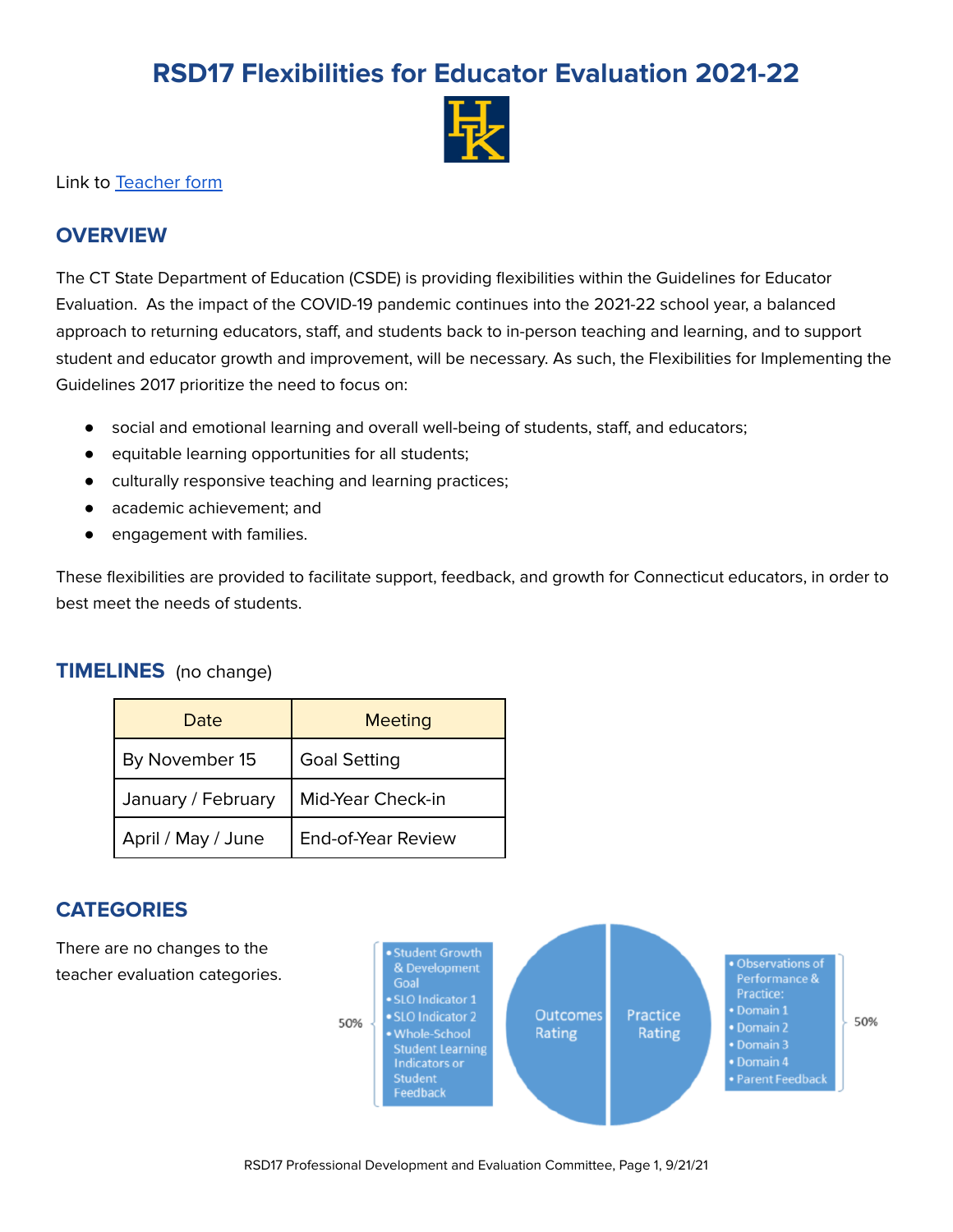# **STUDENT LEARNING INDICATORS (45%)**

Teachers will develop one student learning goal with a minimum of two indicators, or measures of accomplishment, focused on:

- social and emotional learning for students,
- student engagement,
- engaging families,
- cultural responsiveness, or
- academic achievement.

While only one student learning goal is required, teachers are able to develop more than two indicators or measures of accomplishment to expand the areas of progress, growth, or accomplishment addressed through one student learning goal. Indicators or measures of accomplishment must be mutually agreed upon between the teacher and evaluator during the goal-setting process and could be demonstrated by implementation of school-wide, grade-level, or individual strategies.

- 1 student learning goal (SLO)
- A minimum of 2 indicators (IAGDs) or measures of accomplishment

# **WHOLE SCHOOL LEARNING INDICATORS (5%)**

● Follow the usual guidance as per the RSD17 Evaluation Plan (p 32-33).

## **OBSERVATIONS of PERFORMANCE AND PRACTICE (40%)**

As the social and emotional well-being of students and staff will be a priority, it is recommended that observations of performance and practice be formative in nature and take place more frequently and for shorter amounts of time throughout the school year for the purpose of providing feedback and support.

|         | <b>Educator experience/rating</b>                                                                                                                                         | <b>Informal observations</b> | <b>Review of practice</b> |
|---------|---------------------------------------------------------------------------------------------------------------------------------------------------------------------------|------------------------------|---------------------------|
| Track 1 | First and second year teachers in<br>$\bullet$<br>RSD <sub>17</sub><br>And/Or Demonstrated<br>$\bullet$<br>Developing or Below Standard<br>practice during 2020-2021.     | minimum of 3                 | minimum of 1              |
| Track 2 | 2+ years of experience in RSD17<br>Proficient or Exemplary during<br>the 2018-19 school year and/or<br>maintained Proficient or<br>Exemplary practice during<br>2020-2021 | minimum of 2                 | minimum of 1              |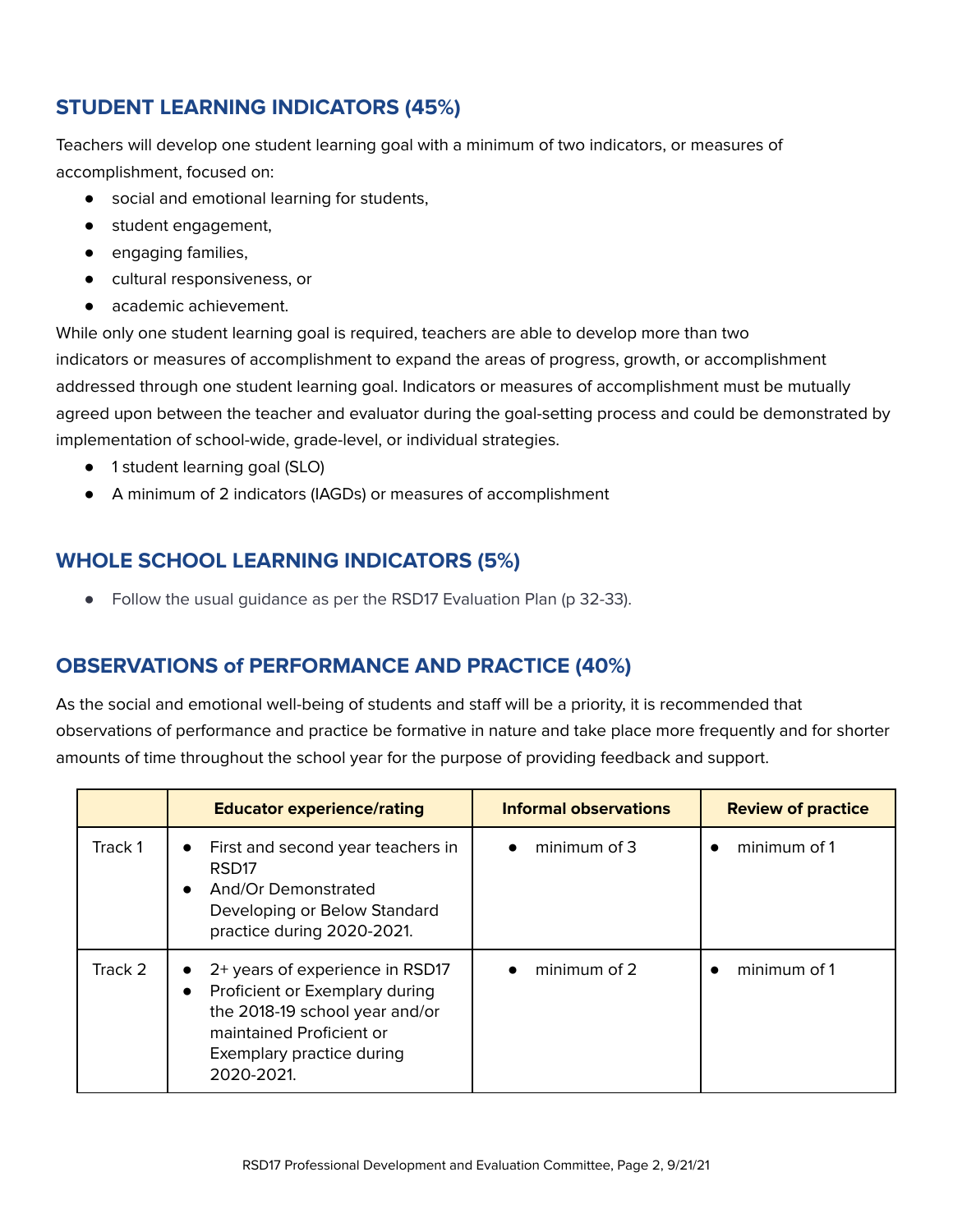Written and/or verbal feedback will be provided based on the rubrics, be formative in nature and include recommendations for professional learning. CCT Rubric for Effective [Teaching](https://portal.ct.gov/-/media/SDE/Evaluation-and-Support/CCTRubricForEffectiveTeaching2017.pdf?la=en) 2017 and CCT Rubric for [Effective](https://portal.ct.gov/-/media/SDE/Evaluation-and-Support/SESSRubric2017.pdf?la=en) Service [Delivery](https://portal.ct.gov/-/media/SDE/Evaluation-and-Support/SESSRubric2017.pdf?la=en) 2017

### **STAKEHOLDER FEEDBACK (10%)**

- Engaging with families continues to be essential in supporting the overall success of students in school.
- It is recommended that educators prioritize the focus on implementing strategies for ongoing communication and engagement with families.

### **ASSISTANCE PLANS**

● Follow the usual communication and documentation process as per the RSD17 Evaluation Plan (p 13-14).

### **4-LEVEL MATRIX RATING SYSTEM**

Summative ratings will be required for the 2021-2022 school year.

- End-of-year summative reviews shall include a teacher/administrator self-assessment, supporting documentation/artifact review and an end-of-year conference.
- Summative ratings shall be determined by:
	- 1. a holistic review of evidence in each component,
	- 2. combining the rating for student learning goals and whole-school student learning indicators/educator effectiveness/special area of focus for an Outcomes Rating,
	- 3. combining educator practice and stakeholder feedback for a Practice Rating, and
	- 4. combining the Outcomes Rating and the Practice Rating to a Final Rating aligned to one of four performance designations
		- Exemplary
		- Proficient
		- Developing
		- Below Standard

Districts may consider performance levels based on levels of engagement/implementation of strategies to accomplish goals.